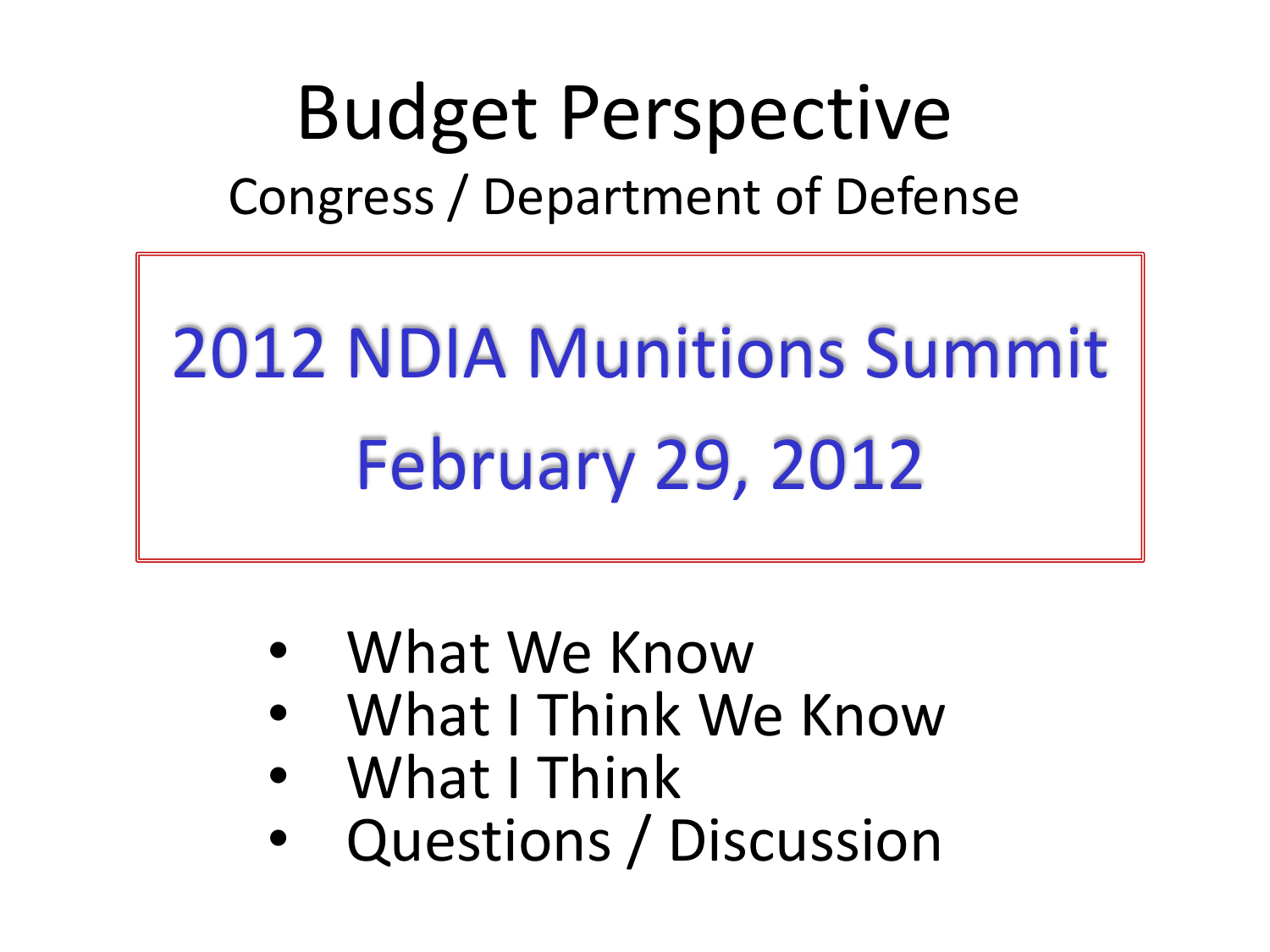#### **Final FY2012 Budget**

|                    | <b>President's</b><br><b>Budget</b> | <b>Appropriated</b> |         |
|--------------------|-------------------------------------|---------------------|---------|
| <b>Base Budget</b> | 553.1                               | 531.2               | $-21.9$ |
| Defense            | 538.3                               | 518.1               | $-20.2$ |
| MILCON / FH        | 14.8                                | 13.1                | $-1.7$  |
| OCO                | 117.8                               | 115                 | $-2.8$  |

#### Major Appropriation Reductions:

| <b>MILPERS</b> | $-1.0$ |
|----------------|--------|
| 0&M            | $-7.7$ |
| Procurement    | $-6.6$ |
| R&D            | $-2.9$ |
|                |        |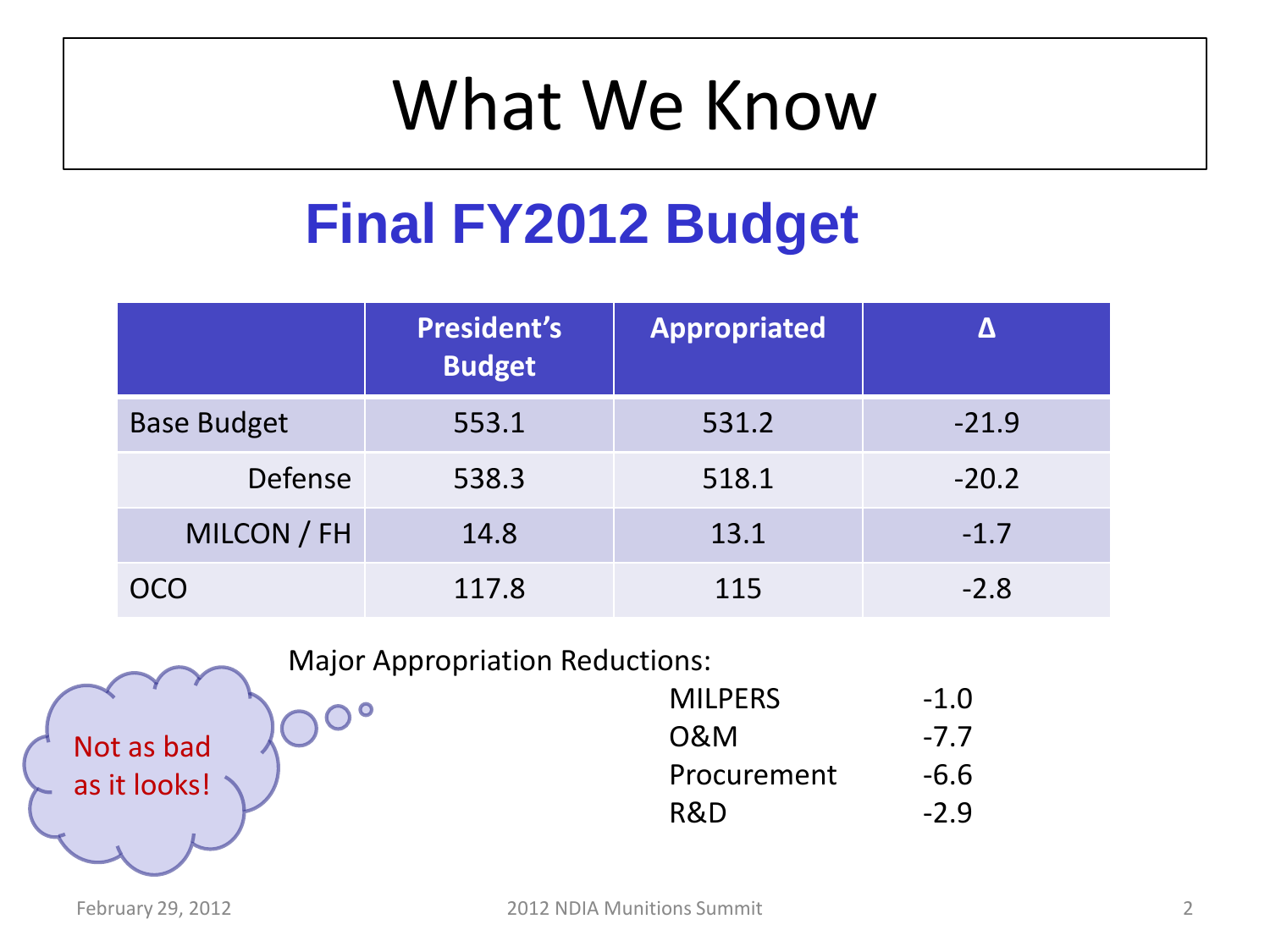#### **Budget Control Act - Highlights**

#### **Debit Limits Increases**

- 1. Presidents signed bill into law on 2 August 2011
- 2. Current \$14.3B ceiling on Federal borrowing is increased between \$2.1 and \$2.4 Trillion
	- a. Sum presumed sufficient to allow Treasury to operate beyond 2012 election and into 2013
- 3. The increase comes in two steps: \$900B immediately and a second increase of \$1.2 to \$1.5 Trillion later
- 4. All borrowing increases are offset by spending cuts
	- a. No revenue increases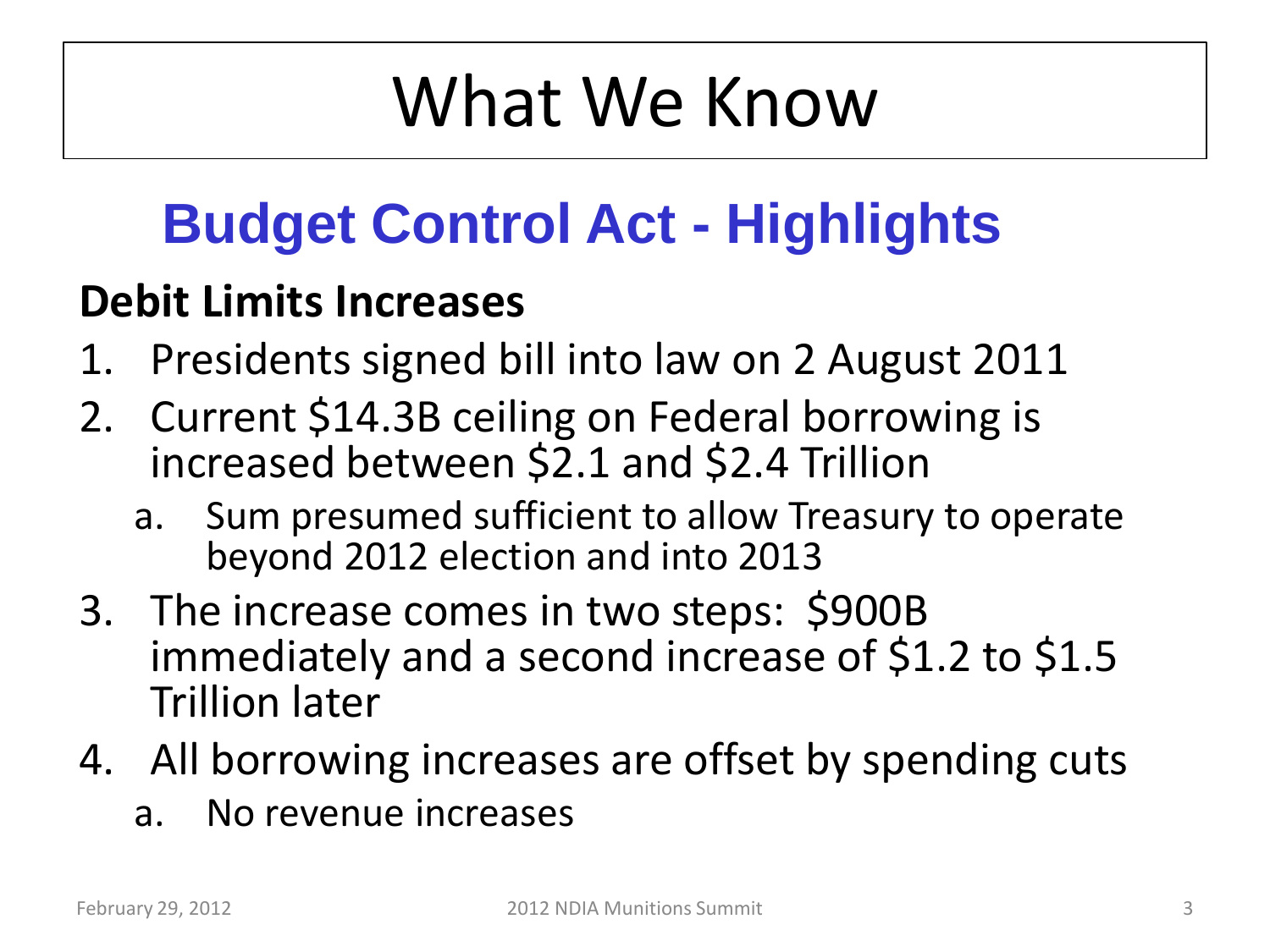#### **Budget Control Act - Highlights**

#### **Spending Cuts**

- 1. Round One (\$900B)
	- a. Statutory caps discretionary appropriations for fiscal years 2012-2021
	- b. Savings estimated at \$935B
	- c. Statutory caps in FY2012 and FY2013 specifically set for security and nonsecurity accounts

Defense **\$259B FYDP** \$487B 10 yrs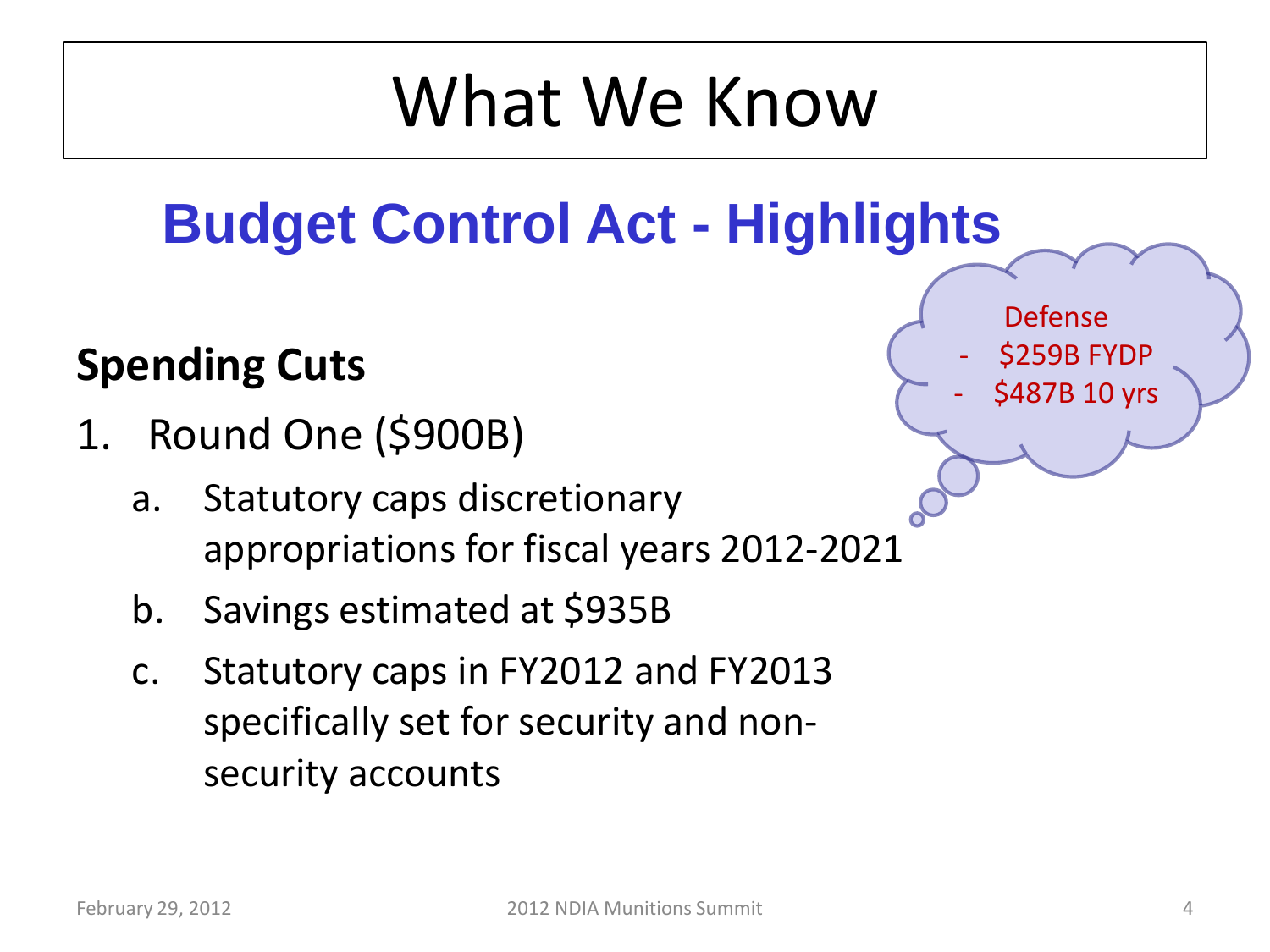#### **Budget Control Act - Highlights**

#### **Spending Cuts**

- 1. Round Two (\$1.2 \$1.5 Trillion)
	- a. A new congressional joint committee would recommend specific ways to reduce the deficit by an additional \$1.5 Trillion by 2022
	- b. Committee required to report by 23 November and the House and Senate would be required to act by 23
	- c. Should the joint committee recommendations not produce at least \$1.2 trillion savings, a process for automatic spending cuts, ie. sequester, would be triggered to achieve cumulative 10 YR savings of \$1.2 trillion
		- 1) Cuts divided equally between defense and domestic spending

Congress failed to produce a recommendation. Act requires sequestration effective Jan 2013.

DoD cut: approx. additional \$500+B over 10 years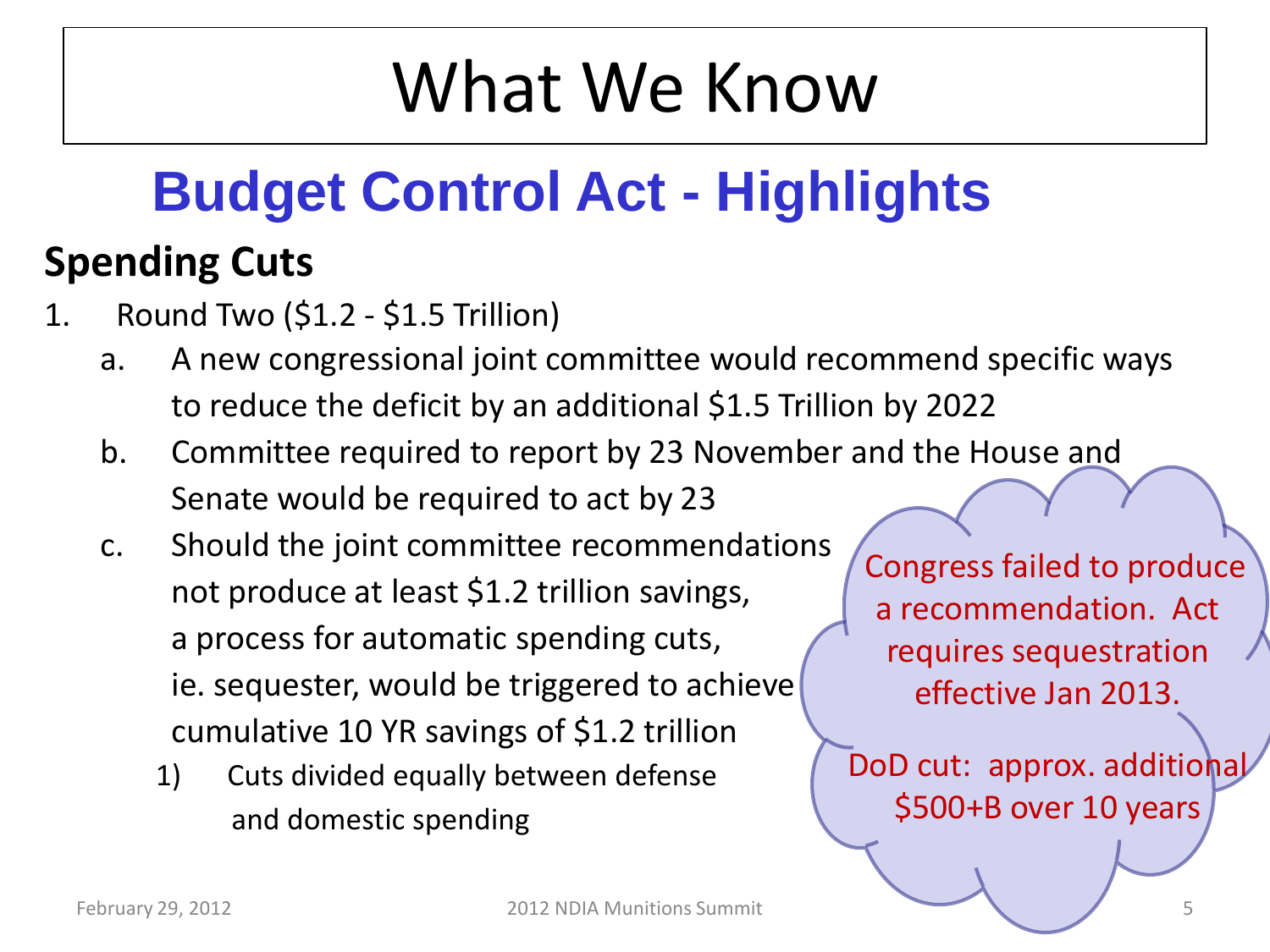#### **Congress and Washington**

- Dysfunctional
- No Bi-partisanship
- No agreement on role of government
- No agreement on approach to debt limit
- Voter impatience
- Presidential Election politics

#### **Not Much Getting Done!!**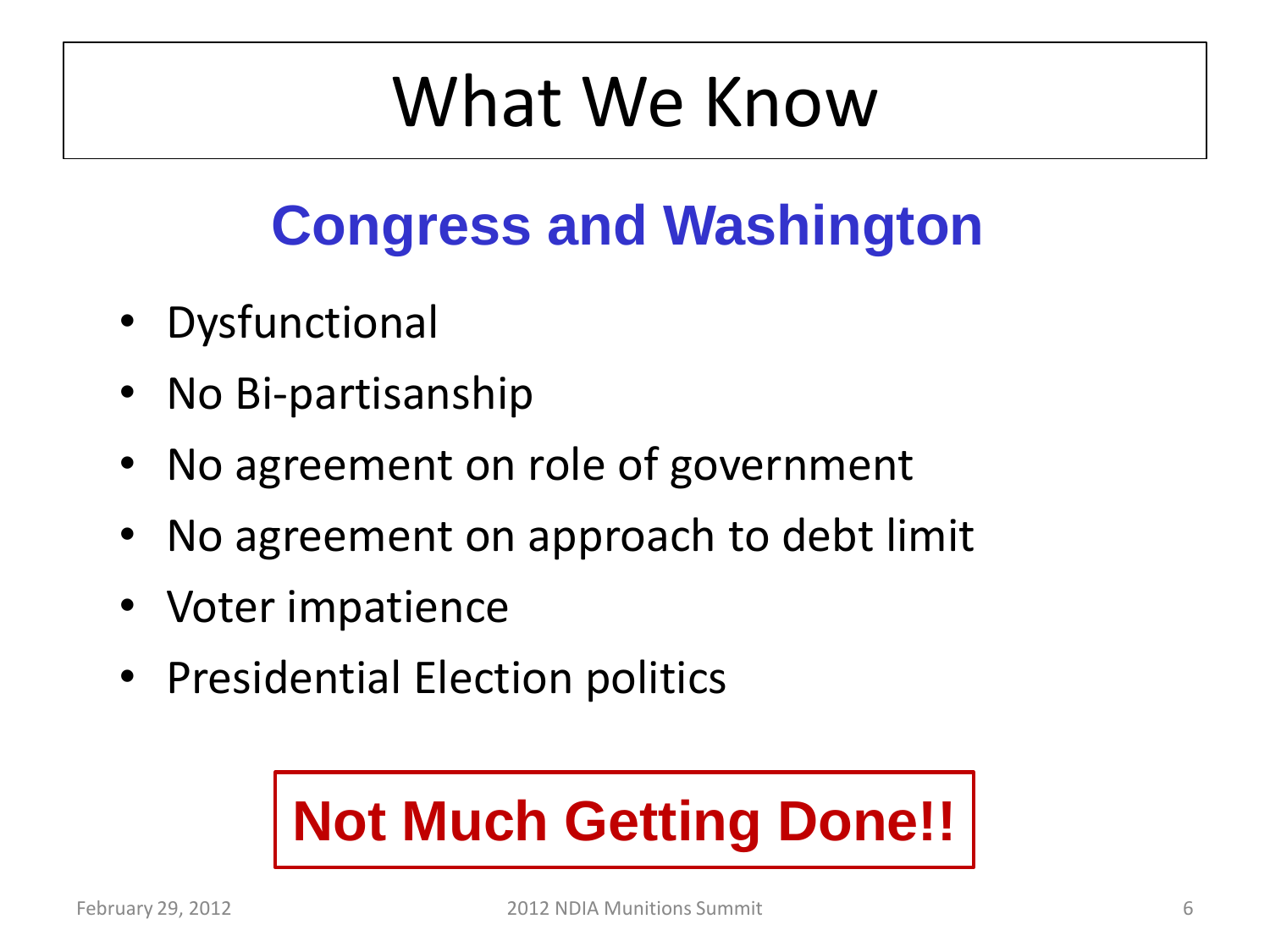#### **Congressional Issues for this Year**

- **Deficits**
- Budget Resolution
- Authorization / Appropriations ???
- Bush Tax Cuts
- Payroll tax extension / Doc fix
- Sequestration

Congressional

Calendar

**Constraints** 

Must address by:

January 2013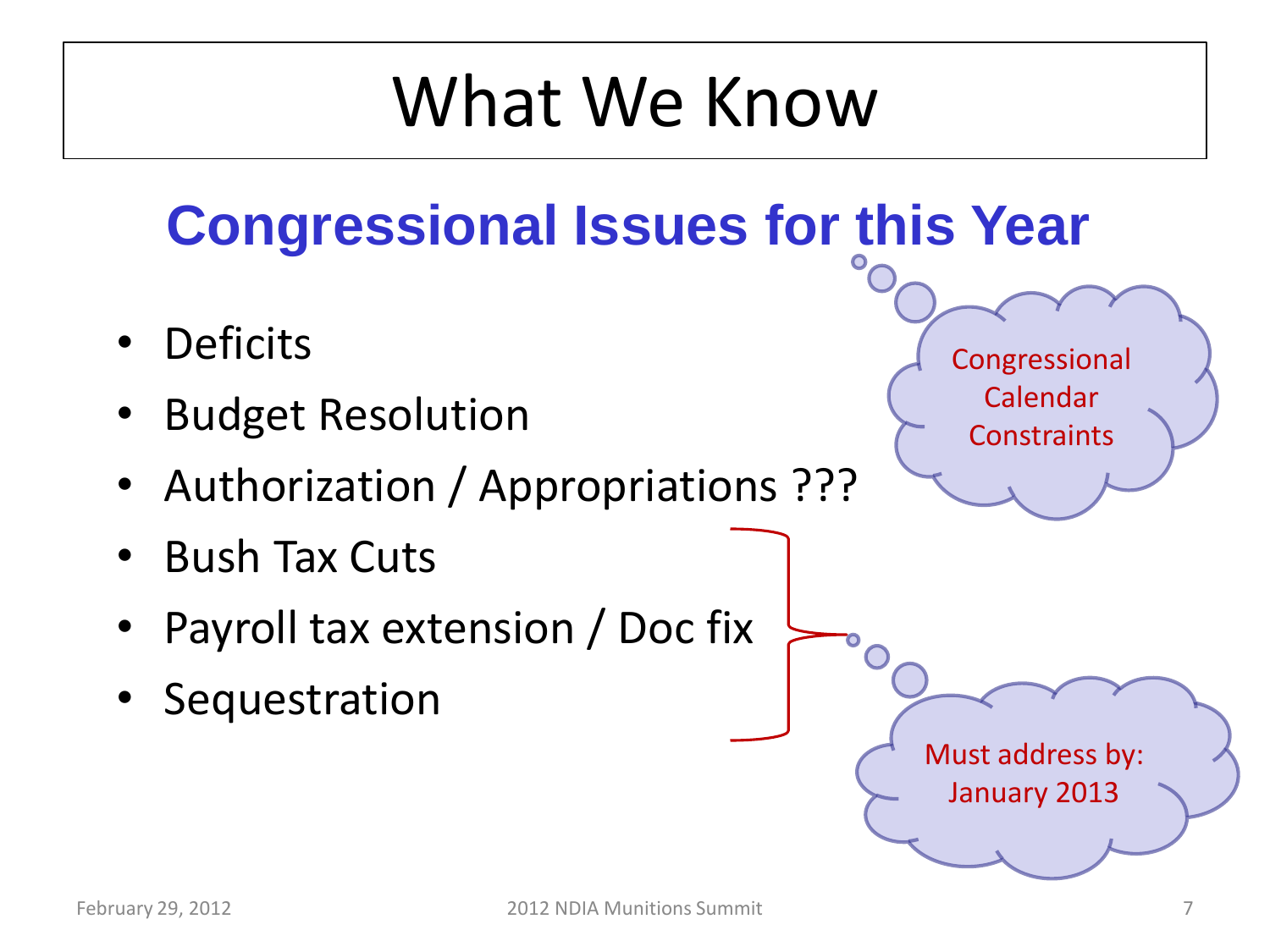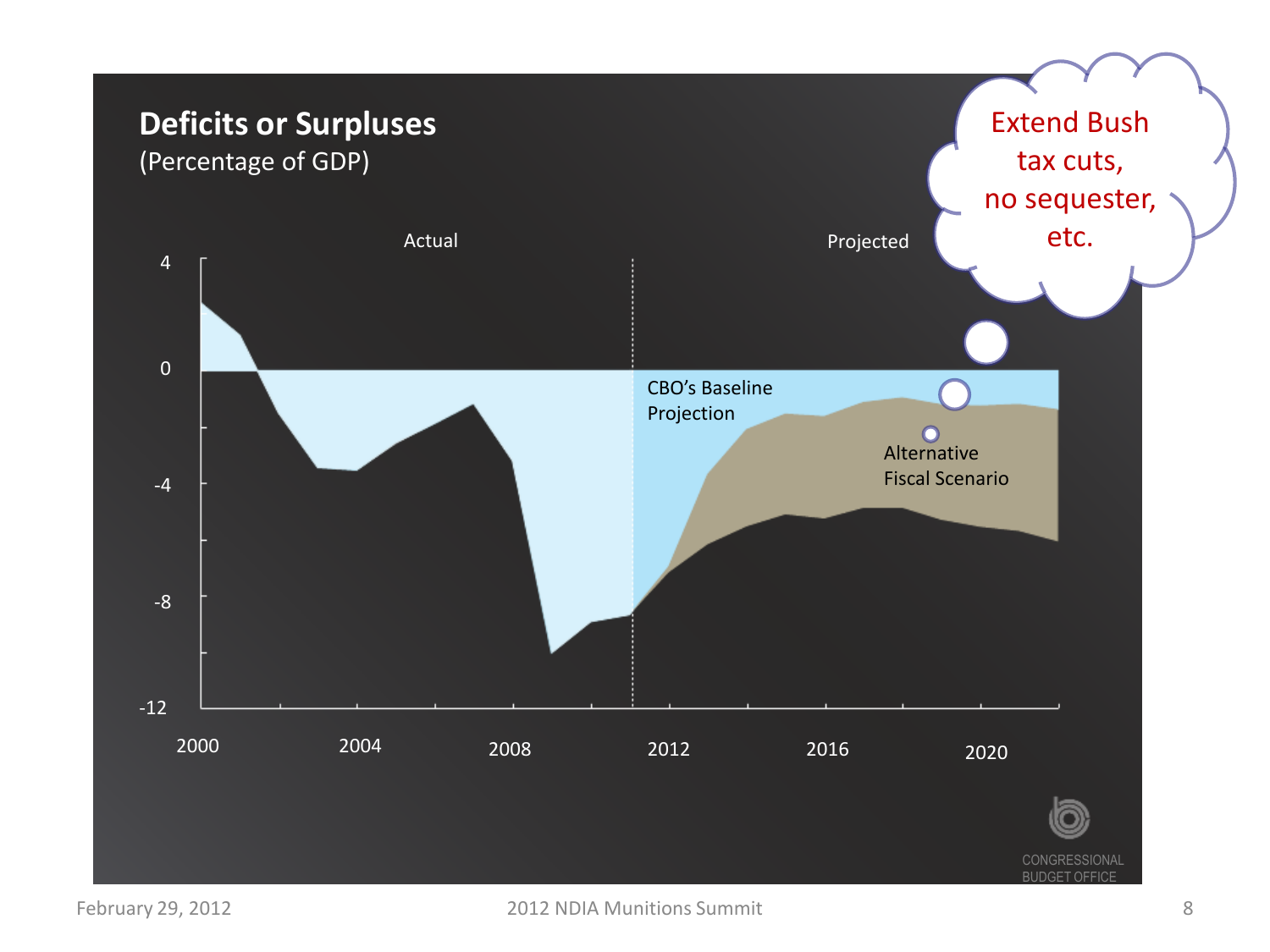### FY 2013 Budget

#### **BIG PICTURE**

• President's budget if adopted would reduce debt by \$4 trillion over 10 years



- o Half of debt reduction from revenues primarily on increased taxes on corporations and the wealthy
- o Deficits reduced from current 8.5% of GDP to 2.8%
- This would negate need for sequester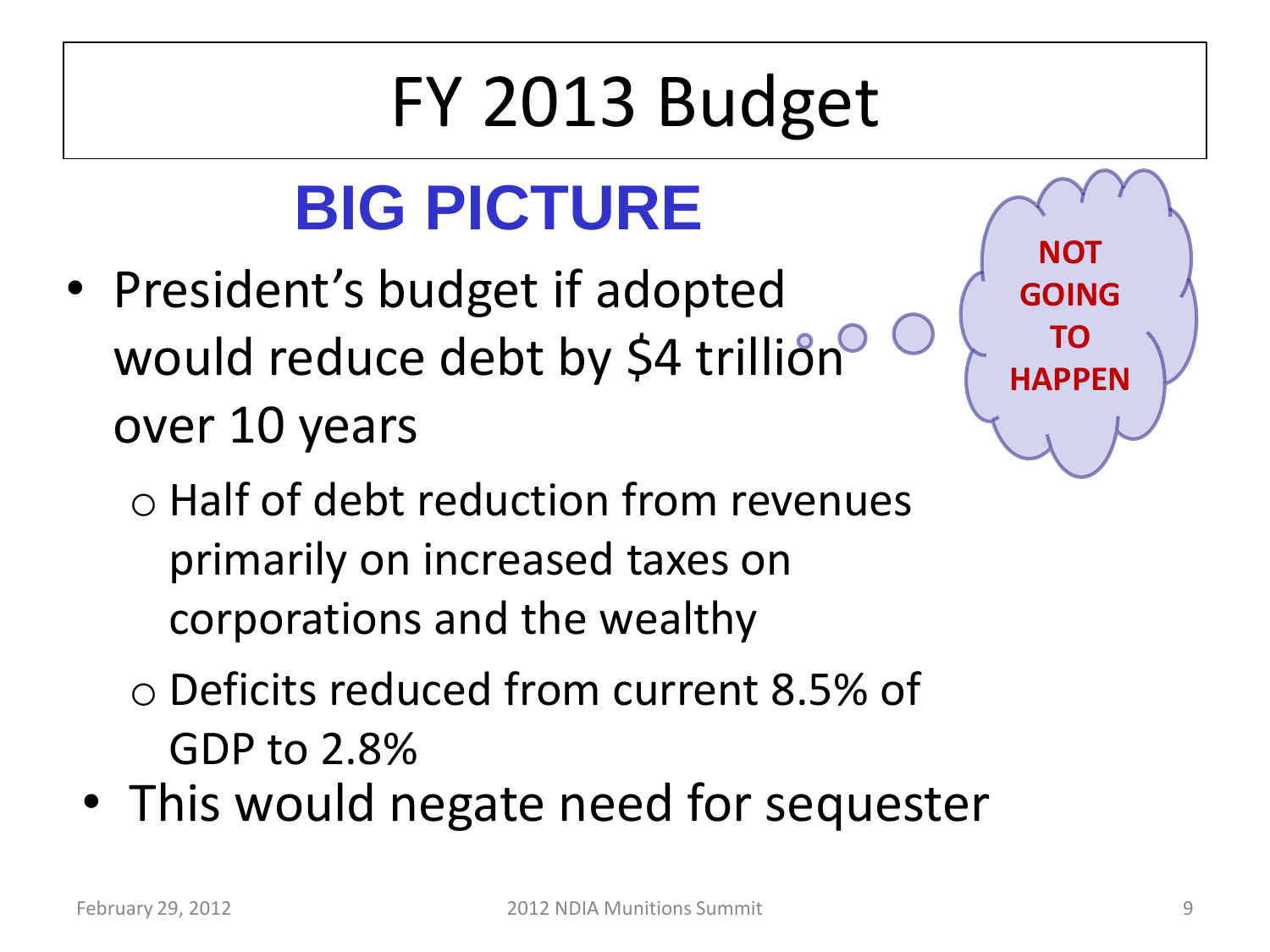#### **Defense Budget**

- FY2013 President's Budget submitted 13 February
- Budget reflects top line reductions mandated by Budget Control Act
- Only Phase I of BCA reflected oFor DoD decreases of \$259B over the FYDP and \$487B over 10 years
- Phase II essentially doubles financial impact thru sequestration
- Absent a change in the law, Phase II effective Jan 2013
	- o Proposals being debated

| <b>Total Service</b> |  |
|----------------------|--|
| Buy $In -$           |  |
| <b>Risk and All</b>  |  |
|                      |  |
|                      |  |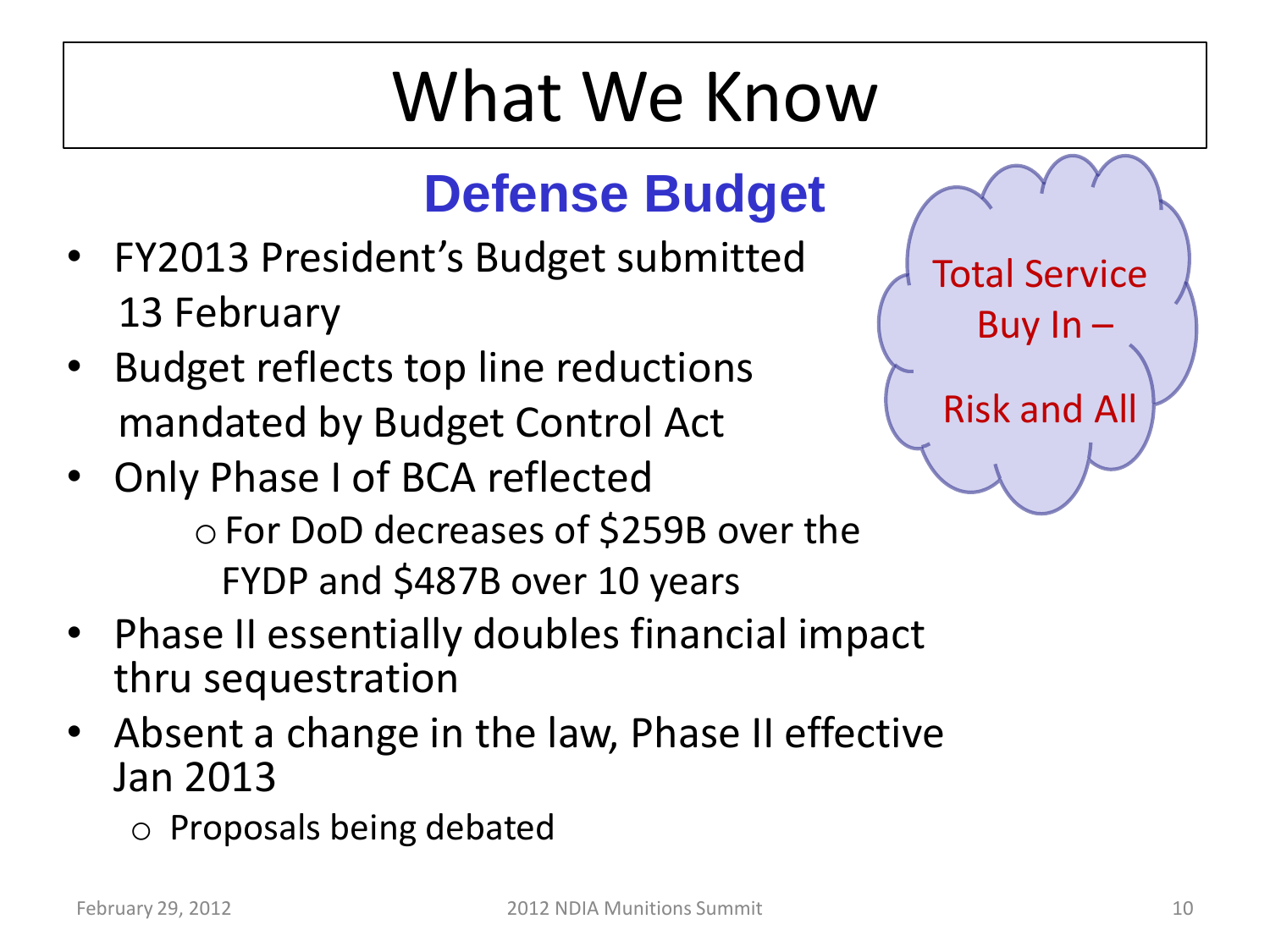### FY2013 Budget

#### **Defense Themes**

- Rebalance toward Asia-Pacific, Middle East
	- o Navy / AF priority
- Confront Aggression
	- $\circ$  Revised approach to traditional "Two War" force Sizing
- Protect new capabilities and investments
	- o SOF, Unmanned Systems, ISR, Cyber
- Resize Forces
	- o Army from 570,000 to 490,000
	- $\circ$  USMC from 202,000 to 182,000
- Protect potential for future adjustments
	- o Reversibility
	- o Industrial Base

 $\bullet$ 

Drives

Reduced

Requirements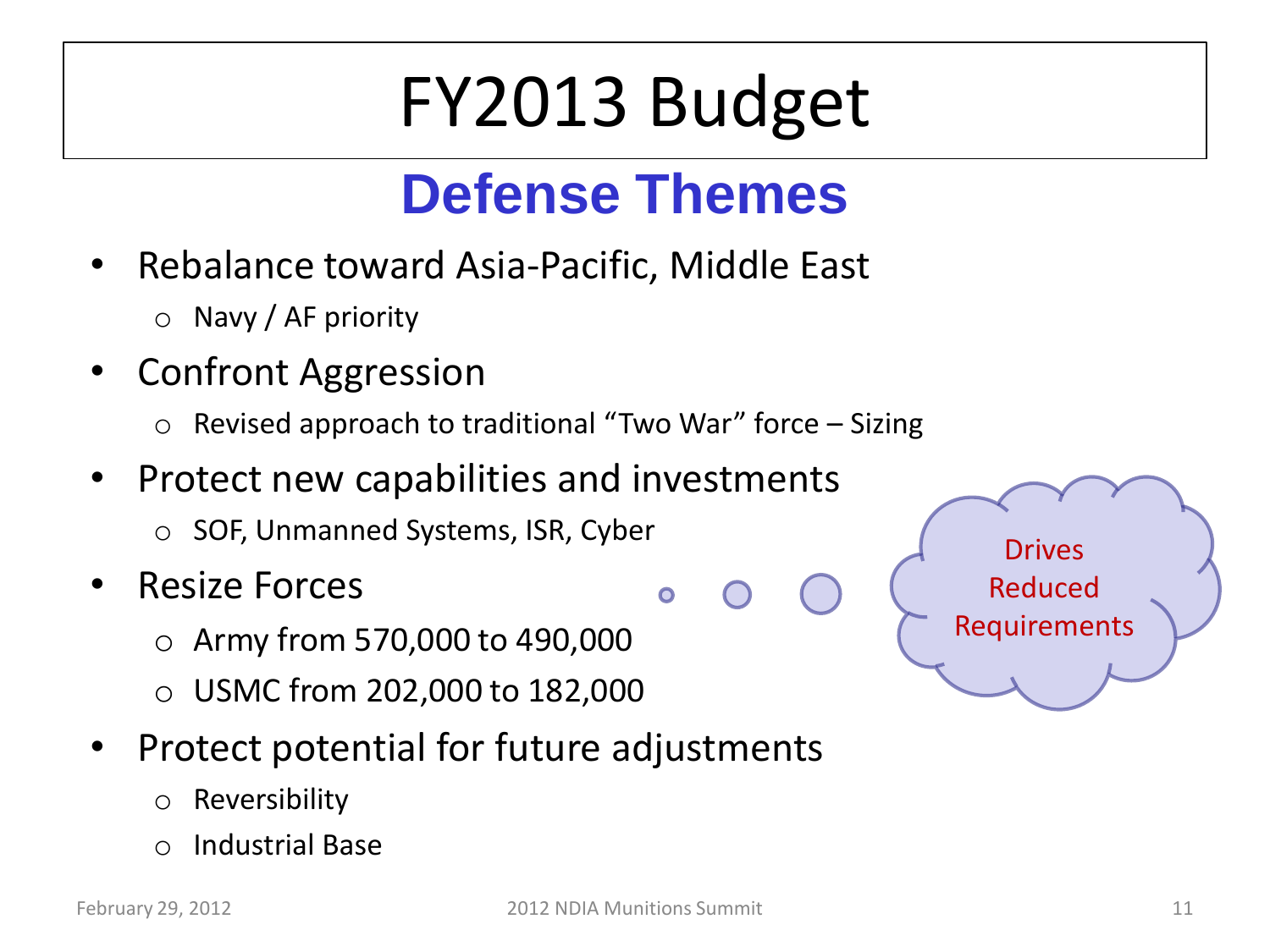### FY2013 Budget

#### **Major Programs**

- Fund Next Gen Bomber
- Retain 11 Aircraft Carriers / 10 Airwings
- Maintain Big Deck AMPHIPS
- \$60B in efficiencies
- Request 2 rounds of BRAC
- Slow JSF procurement
- Retire some Navy cruisers
- Outyear Military pay and healthcare reductions
- Request to review Military retirement systems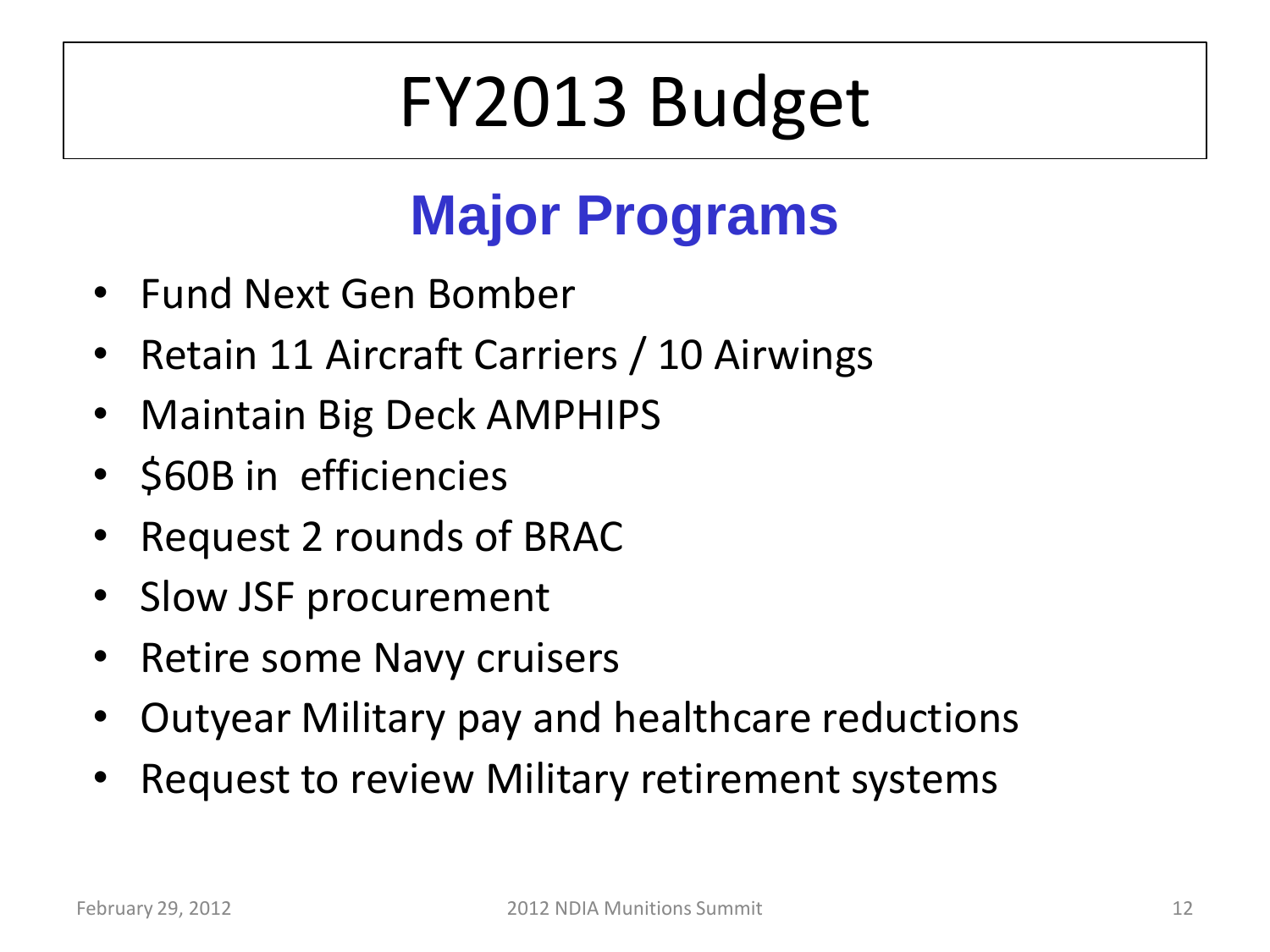#### FY2013 Defense Budget

| <b>Baseline</b> | (Dollars in Billions) | <b>FY2012</b> | <b>FY2013</b> |
|-----------------|-----------------------|---------------|---------------|
| <b>MILPERS</b>  |                       | 141.8         | 135.1         |
| 0 & M           |                       | 197.2         | 208.8         |
| Procurement     |                       | 104.5         | 98.8          |
| RDT&E           |                       | 71.4          | 69.4          |
| Other           |                       | 15.7          | 13.3          |
| <b>Total</b>    |                       | 530.6         | 525.4         |

| <b>OCO</b>     | (Dollars in Billions) | <b>FY2012</b> | <b>FY2013</b> |
|----------------|-----------------------|---------------|---------------|
| <b>MILPERS</b> |                       | 11.3          | 14.1          |
| 0 & M          |                       | 86.8          | 64.0          |
| Procurement    |                       | 16.0          | 9.7           |
| RDT&E          |                       | .5            | $\cdot$ .2    |
| Other          |                       | .4            | .5            |
| <b>Total</b>   |                       | 115.0         | 88.5          |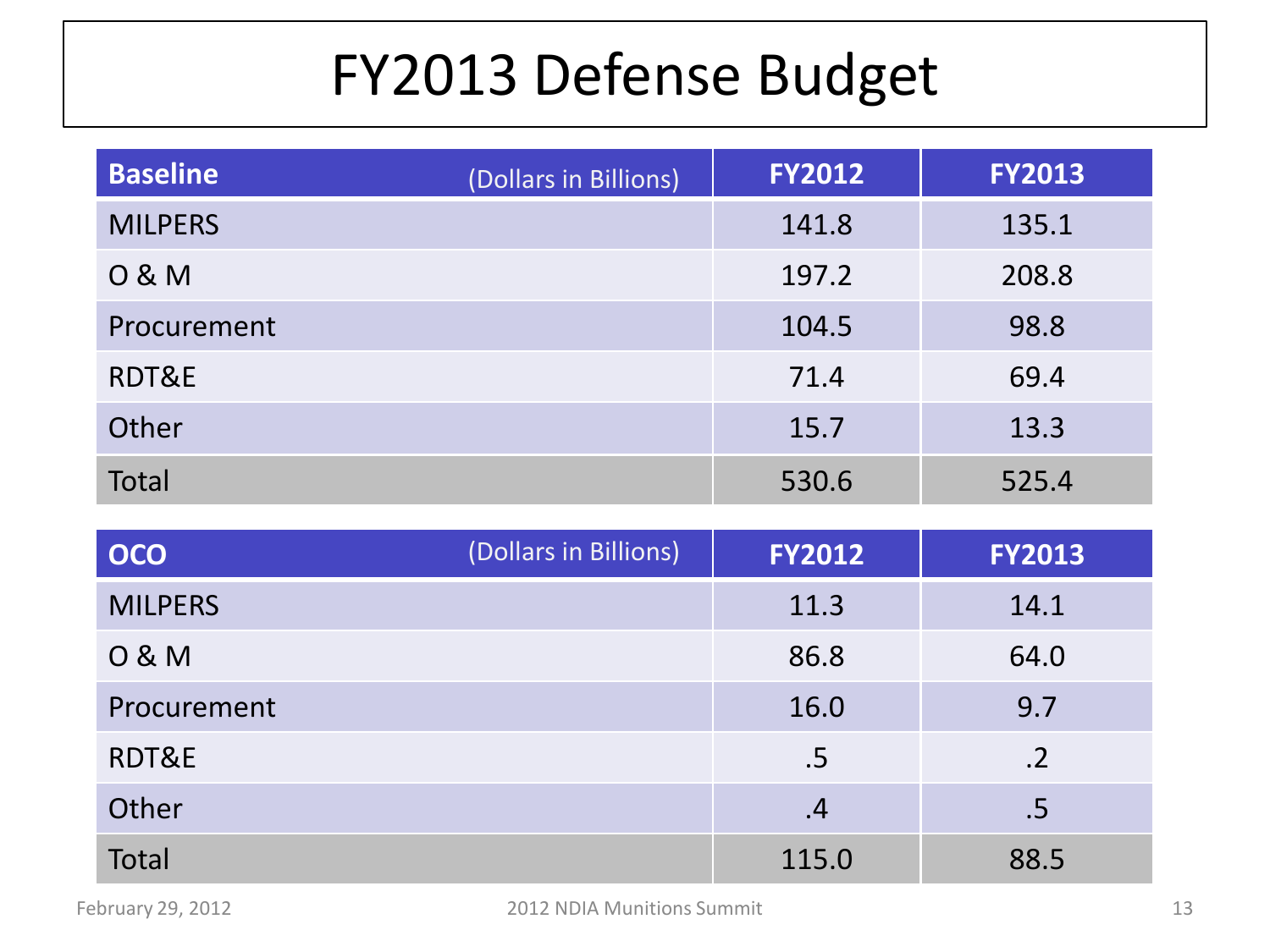#### FY2013 President's Budget Request Base Budget

|                                        | <b>FY2011</b> | <b>FY2012</b> | <b>FY2013</b> | <b>FY2014</b><br><b>Estimate</b> | <b>FY2015</b><br><b>Estimate</b> | <b>FY2016</b><br><b>Estimate</b> | <b>FY2017</b><br><b>Estimate</b> |
|----------------------------------------|---------------|---------------|---------------|----------------------------------|----------------------------------|----------------------------------|----------------------------------|
| <b>Military Personnel</b>              | 137.8         | 141.8         | 135.1         | 136.3                            | 138.4                            | 141.0                            | 144.0                            |
| 0 & M                                  | 194.1         | 197.2         | 208.8         | 209.9                            | 212.8                            | 219.2                            | 224.4                            |
| Procurement                            | 102.1         | 104.5         | 98.8          | 104.3                            | 112.3                            | 116.3                            | 122.9                            |
| RDT&E                                  | 75.3          | 71.4          | 69.4          | 69.8                             | 69.2                             | 66.8                             | 65.8                             |
| <b>Military Construction</b>           | 14.8          | 11.4          | 9.6           | 10.2                             | 11.0                             | 9.4                              | 8.0                              |
| <b>Family Housing</b>                  | 1.8           | 1.7           | 1.7           | 1.6                              | 1.5                              | 1.6                              | 1.6                              |
| Revolving &<br><b>Management Funds</b> | 2.4           | 2.6           | 2.1           | 1.4                              | 0.8                              | 1.6                              | 0.7                              |
| <b>Total</b>                           | 528.3         | 530.6         | 525.4         | 533.6                            | 545.9                            | 555.9                            | 567.3                            |

*(Numbers may not add due to rounding)*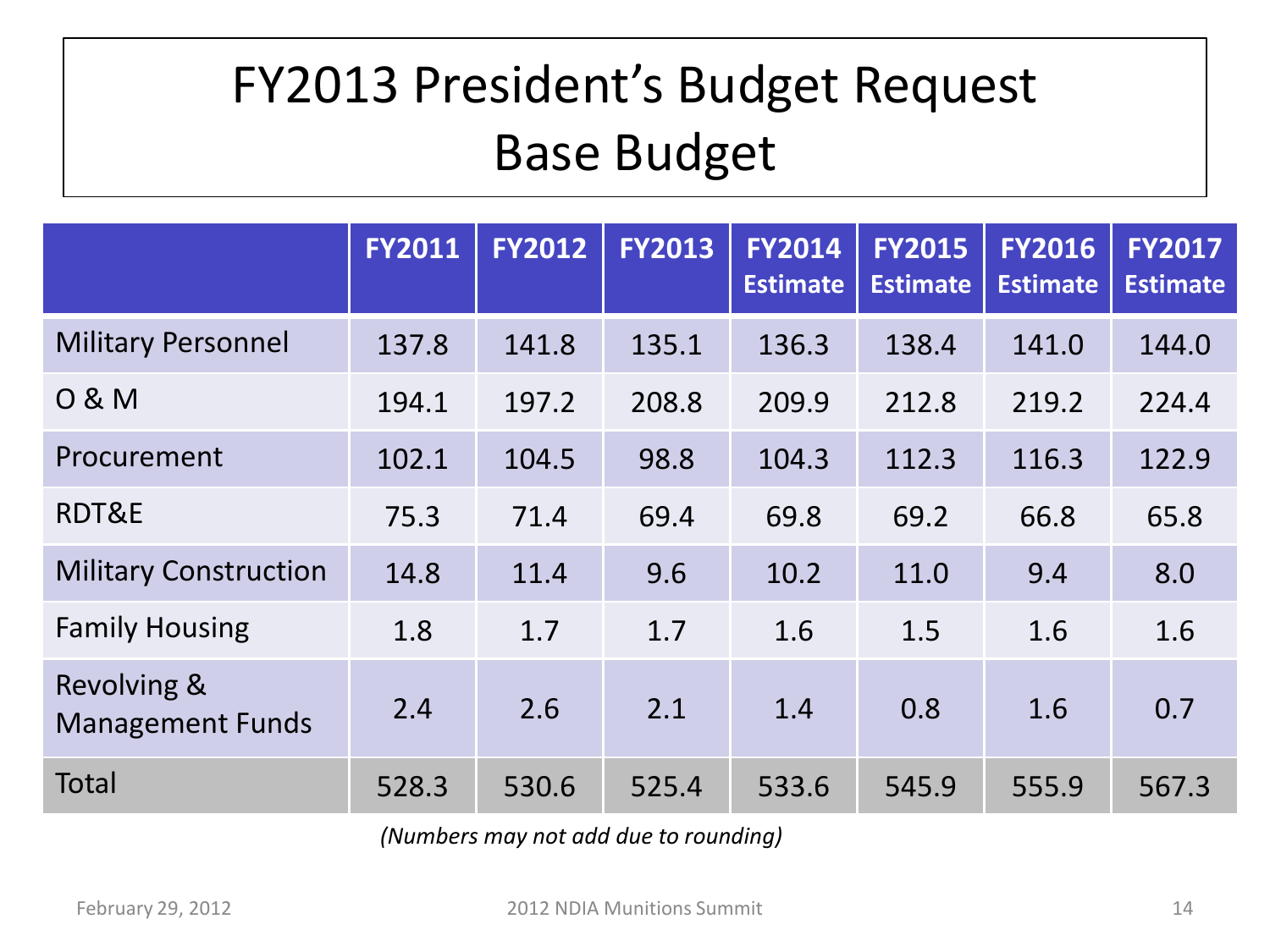#### Ammunition Appropriations – Base + OCO Total

| (Dollars in Millions)  | <b>FY2011</b> | <b>FY2012</b> | <b>FY2013</b><br><b>Request</b> | <b>FY2014</b><br><b>Estimate</b> | <b>FY2015</b><br><b>Estimate</b> | <b>FY2016</b><br><b>Estimate</b> | <b>FY2017</b><br><b>Estimate</b> |
|------------------------|---------------|---------------|---------------------------------|----------------------------------|----------------------------------|----------------------------------|----------------------------------|
| Army                   | 2,431         | 2,093         | 2,097                           | 1,737                            | 1,773                            | 1,733                            | 1,838                            |
| Navy / Marine<br>Corps | 1,474         | 944           | 1,045                           | 874                              | 892                              | 1,038                            | 945                              |
| <b>Air Force</b>       | 1,055         | 608           | 715                             | 673                              | 772                              | 837                              | 847                              |
| <b>Total</b>           | 4,960         | 3,645         | 3,857                           | 3,284                            | 3,437                            | 3,608                            | 3,630                            |

*(Numbers may not add due to rounding)*

#### \*\* No OCO reflected in FY2014 and out\*\*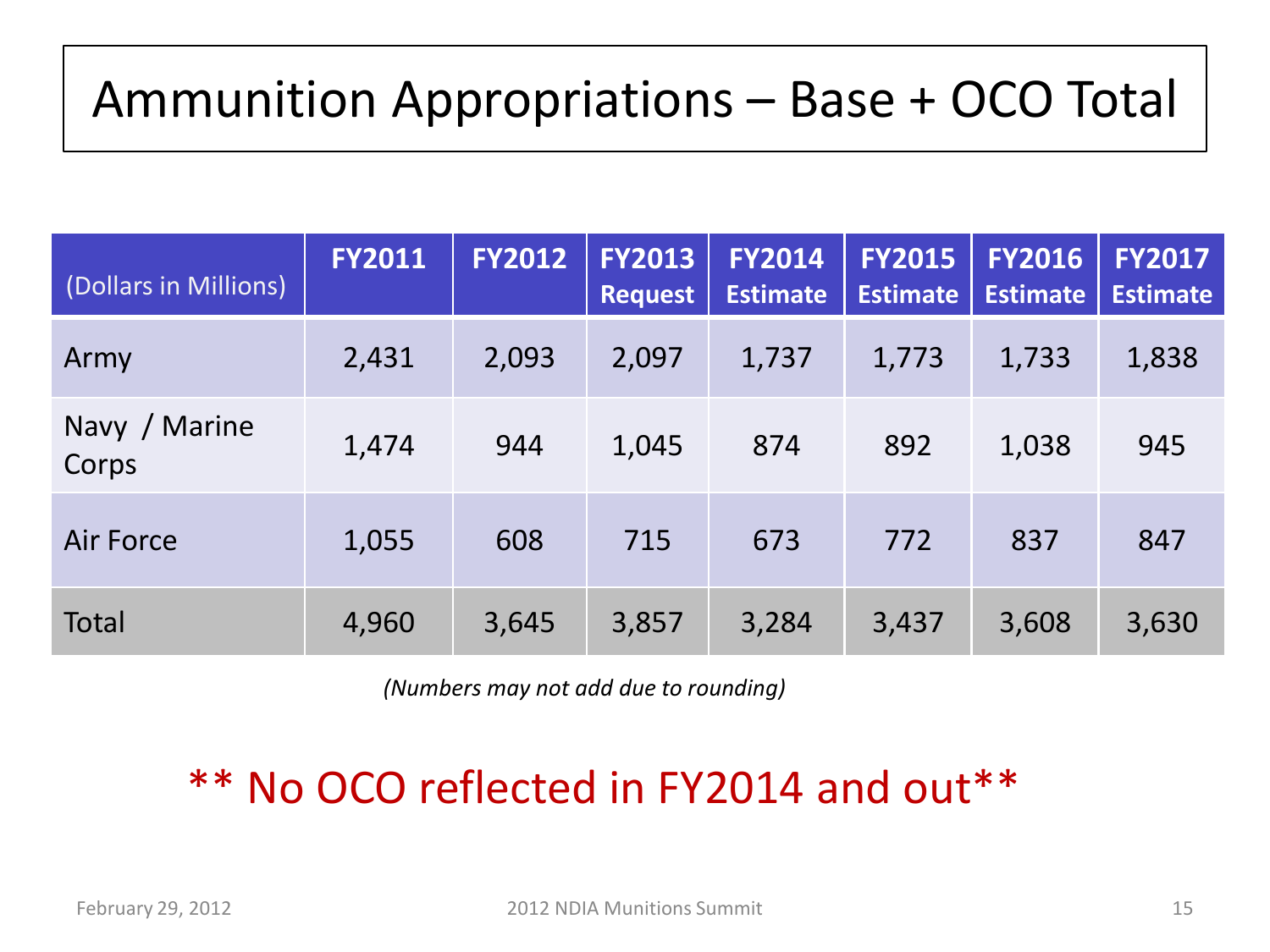# Ammo Appropriations

#### **Changes**

| (\$Millions) | <b>FY2013</b> | <b>FY2014</b> | <b>FY2015</b> | <b>FY2016</b> | <b>FY2017</b> |
|--------------|---------------|---------------|---------------|---------------|---------------|
| Feb 2011     | 3288          | 3703          | 3668          | 3937          |               |
| Feb 2012     | 3857          | 3284          | 3437          | 3608          | 3630          |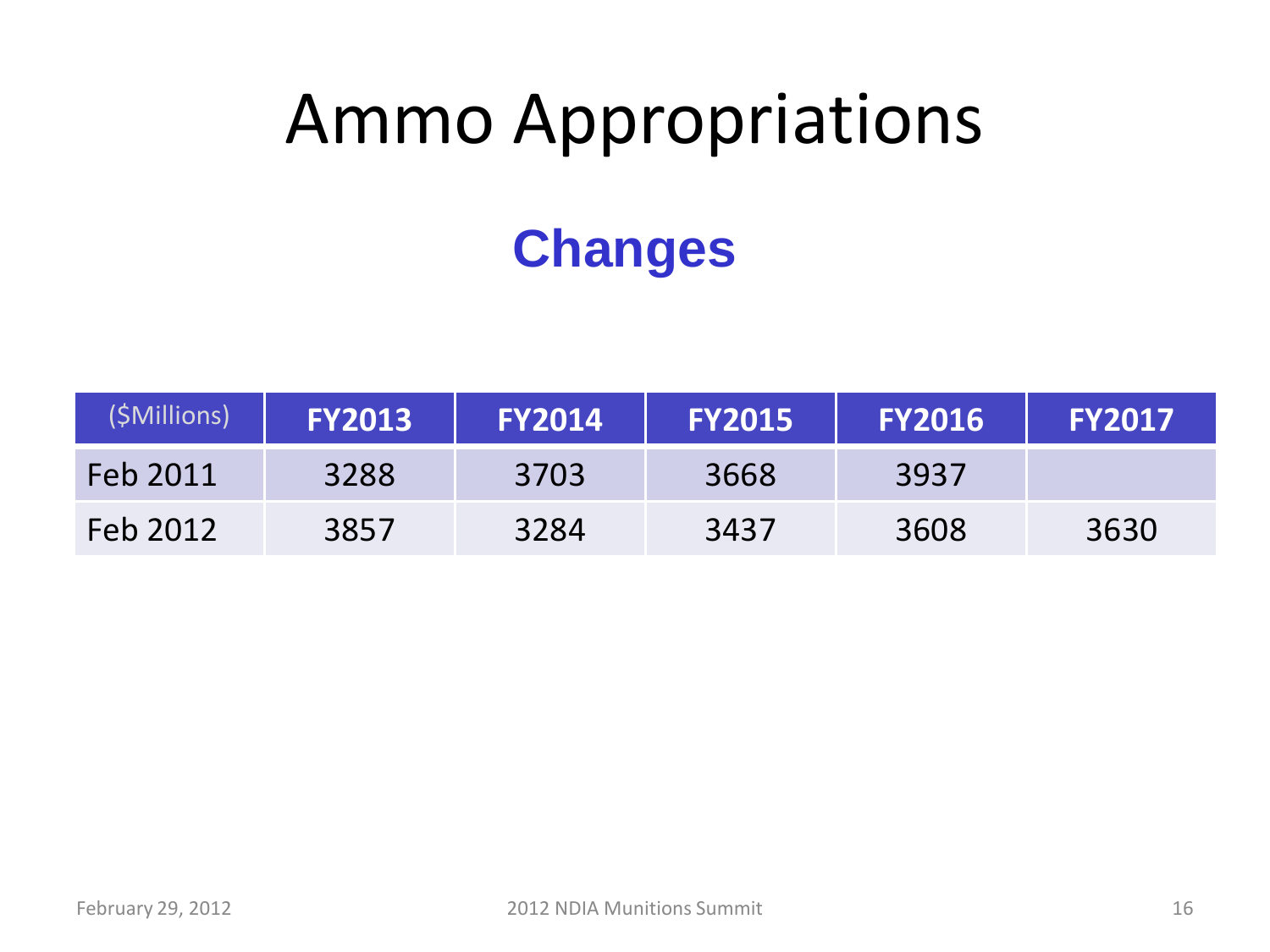#### Trends in OCO Funding



\*Afghan data is for Operation ENDURING FREEDOM. Iraq data is for Operation IRAQI FREEDOM and Operation NEW DAWN, and Iraq activities.

\*\*FY2012 number (\$B) includes \$0.6B of rescissions that were applicable to FY2010 OCO appropriations.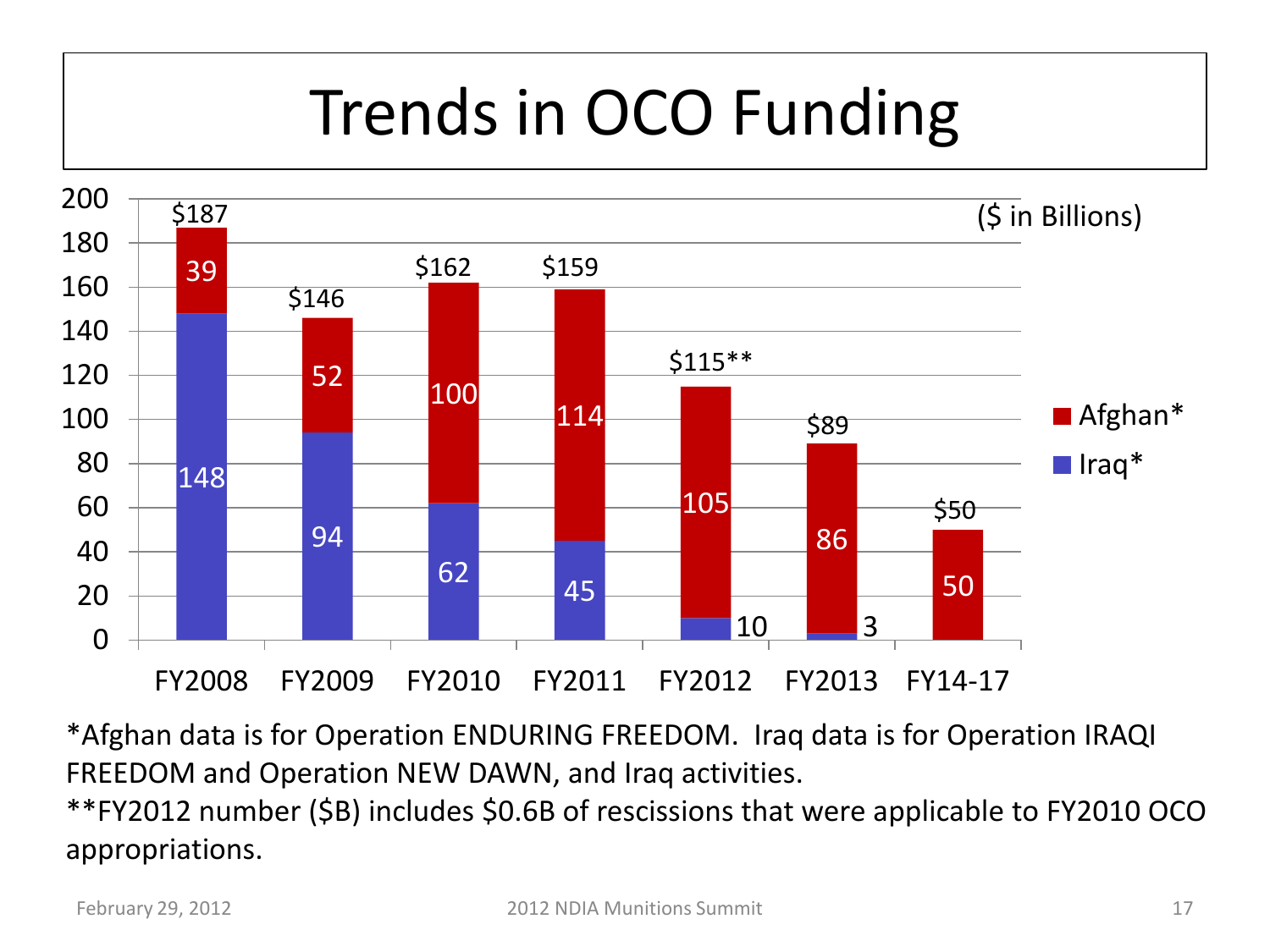

February 29, 2012 2012 12012 NDIA Munitions Summit 18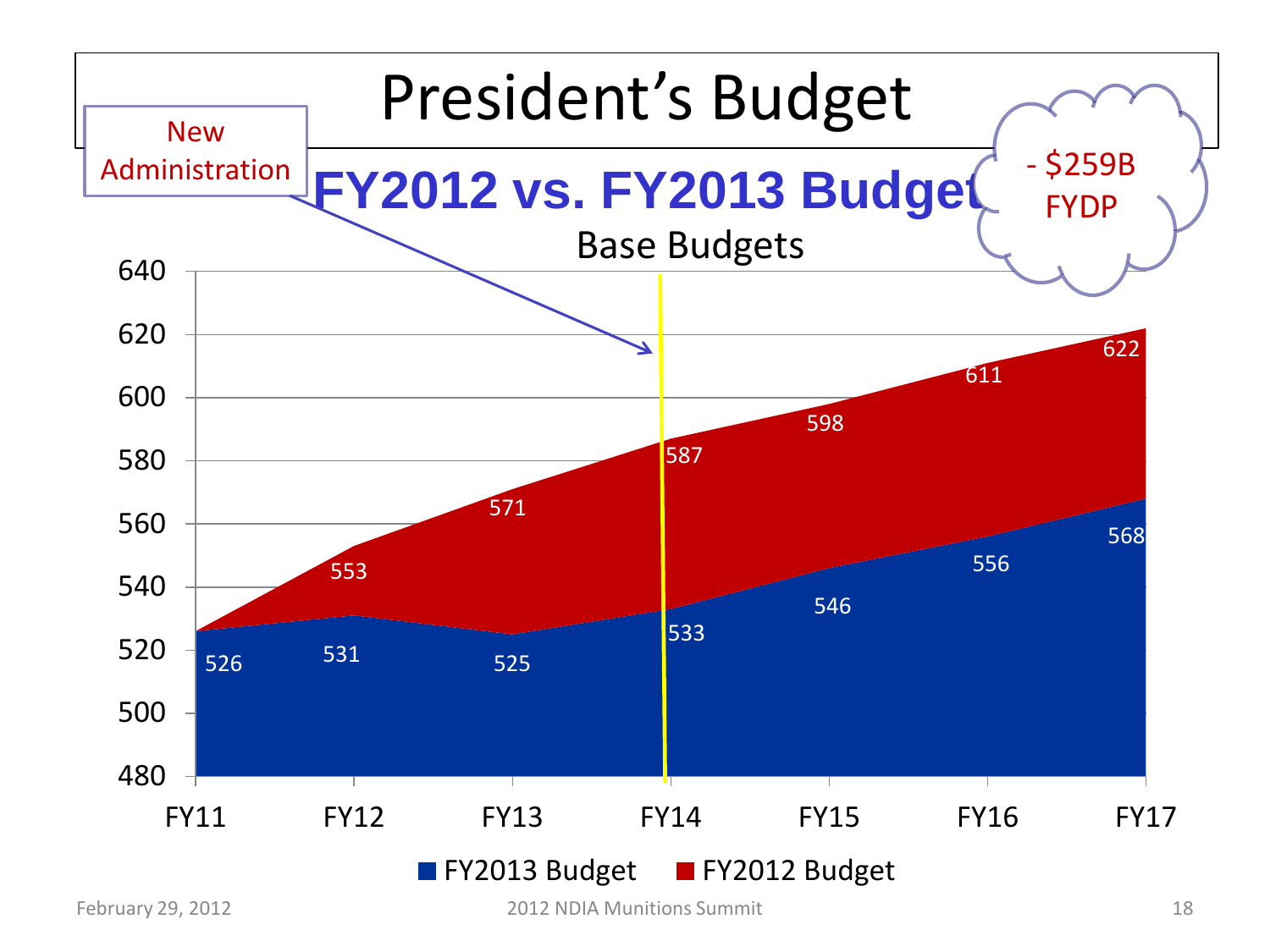#### Accommodating Base Budget Limits

| <b>By Category</b>           | (Dollars in Billions)                 | <b>FY2013</b> | <b>FY13-17</b> |
|------------------------------|---------------------------------------|---------------|----------------|
|                              | More Disciplined Use of Resources     | $-10$         | -61            |
| <b>Force Structure</b>       |                                       | $-9$          | $-53$          |
| Modernization                |                                       | $-18$         | $-76$          |
| <b>Military Compensation</b> |                                       | $-2$          | $-29$          |
| Other                        |                                       | -6            | $-40$          |
| Total                        | (Numbers may not add due to rounding) | $-45$         | $-259$         |

| <b>By Appropriation</b>                | (Dollars in Billions)                 | <b>FY2013</b> | <b>FY13-17</b> |
|----------------------------------------|---------------------------------------|---------------|----------------|
| Procurement                            |                                       | $-18$         | -94            |
| RDT&E                                  |                                       | -6            | $-17$          |
| Military Construction / Family Housing |                                       | $-5$          | $-19$          |
| <b>Military Personnel</b>              |                                       | $-11$         | -69            |
| <b>Operation and Maintenance</b>       |                                       | -6            | $-60$          |
| <b>Total</b>                           | (Numbers may not add due to rounding) | $-45$         | $-259$         |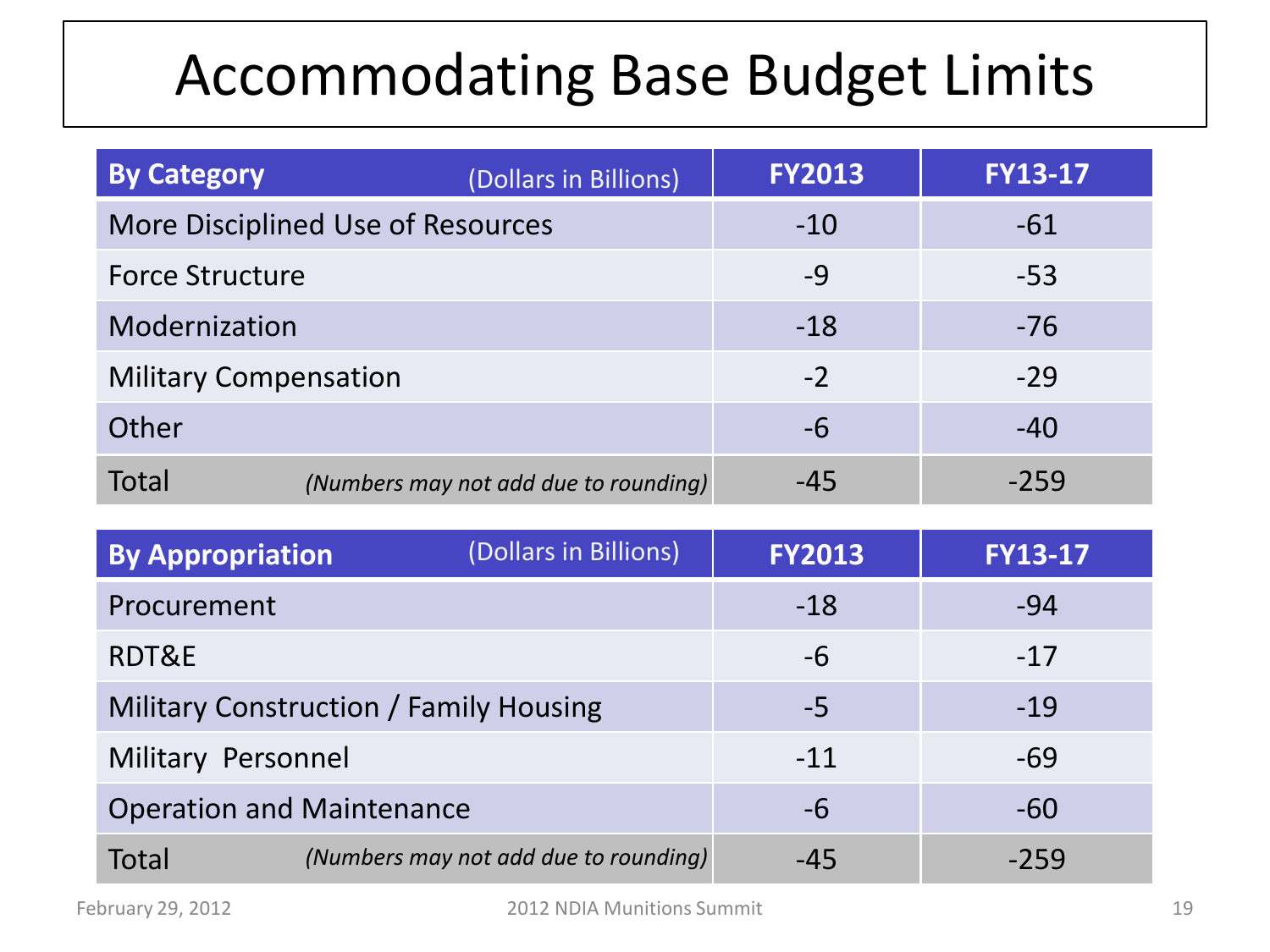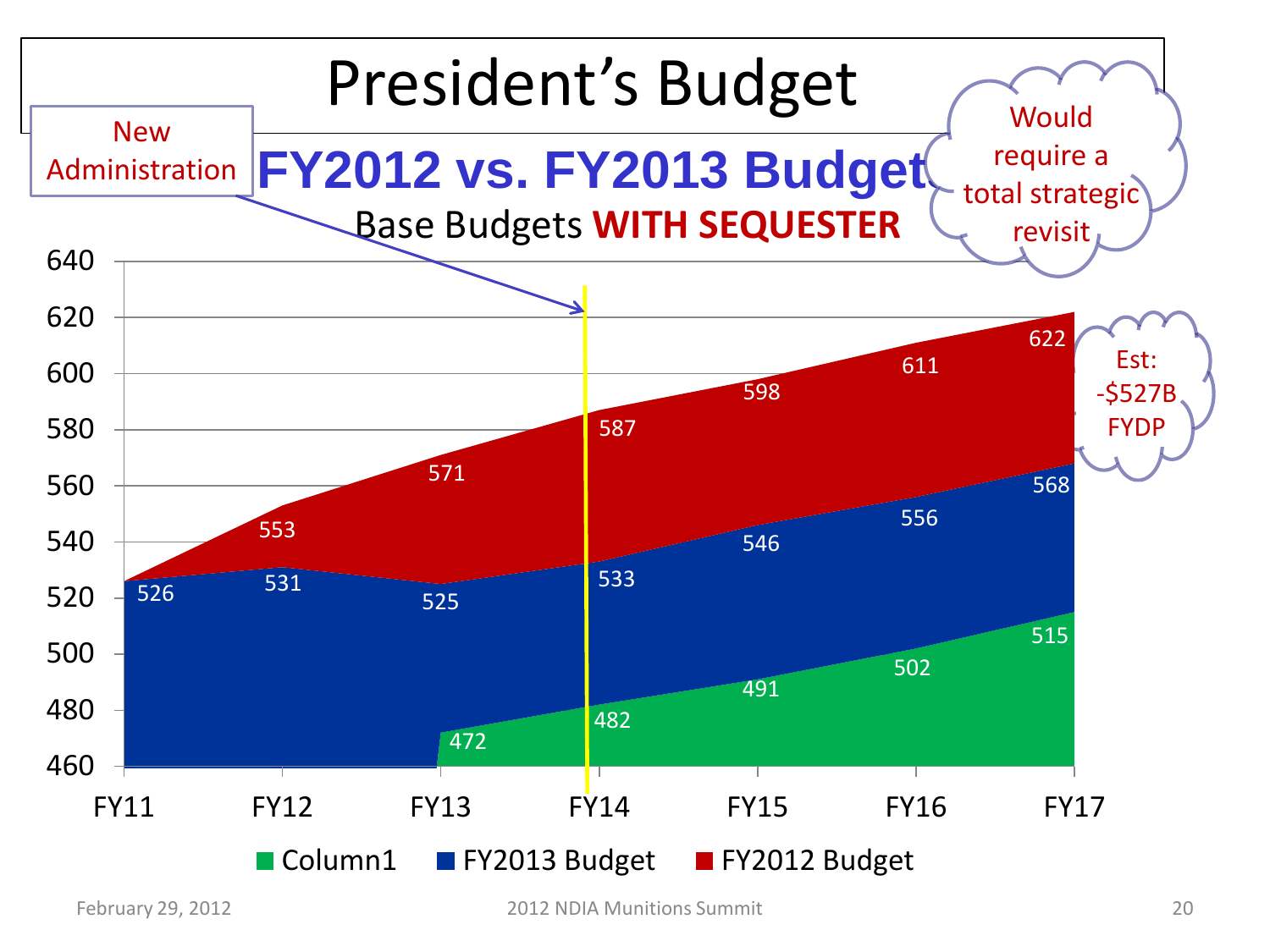### What I Think We Know

- BCA isn't going away
- Defense Budget will not get better o FY2012 and FY2013 frozen at FY2011 levels o Minimal growth beginning FY2014
- Pressure to reduce OCO funding
- Sequestration issue will be punted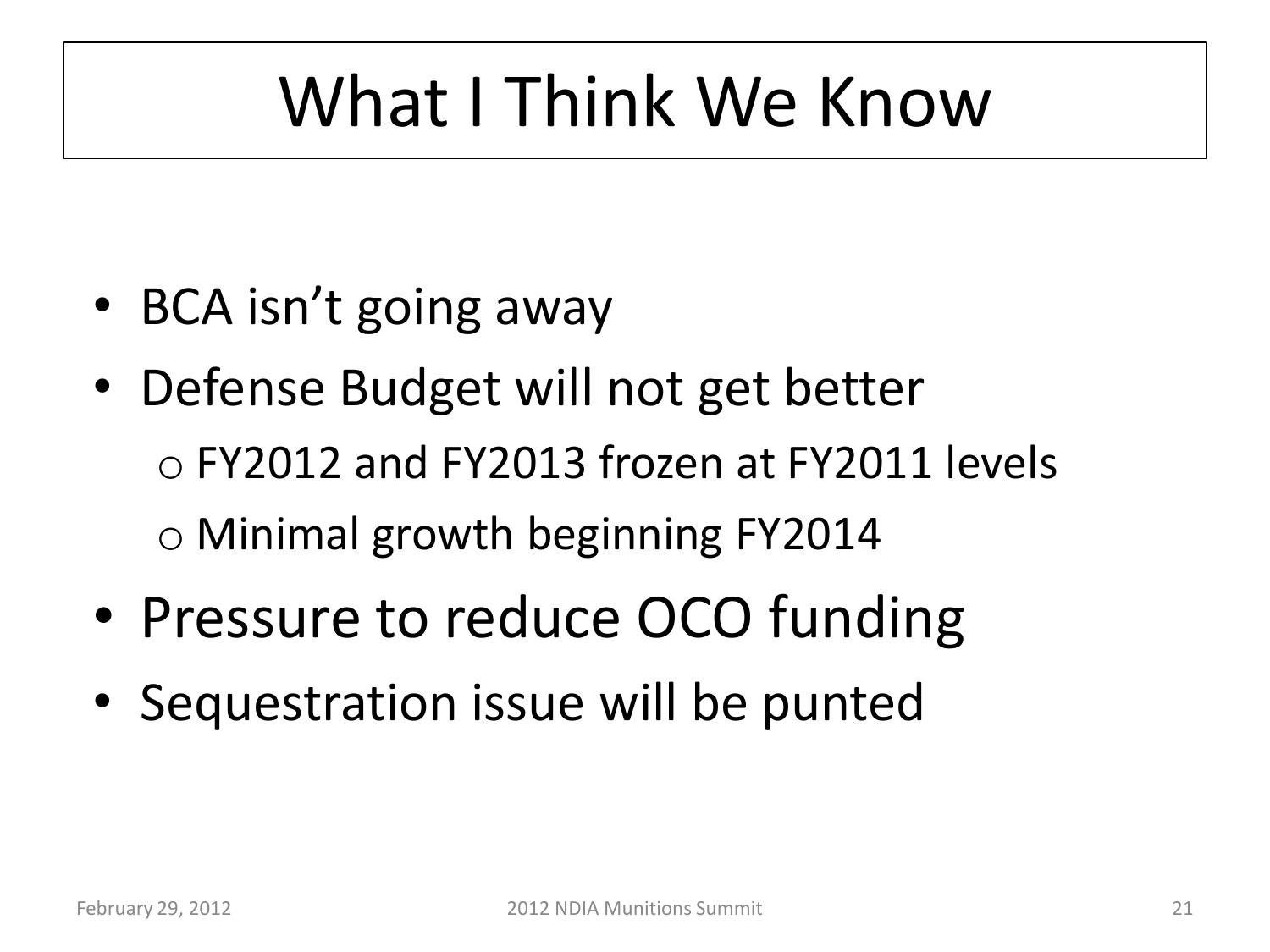### What I Think

- November elections will drive the Legislative agenda
- Congress will find some fix to payroll Tax Extension and Medicare doctor rates
- Committees will try to complete action on Defense Appropriations / Authorization before going home to run in October
	- $\circ$  Lame Duck session a given
- No debt deal till after election with January 2013 approaching
	- o Sequestration
	- o Bush Tax Cuts
- Election impact on Defense
	- o Not much

**FLOOR ACTION:**

Anybody's guess